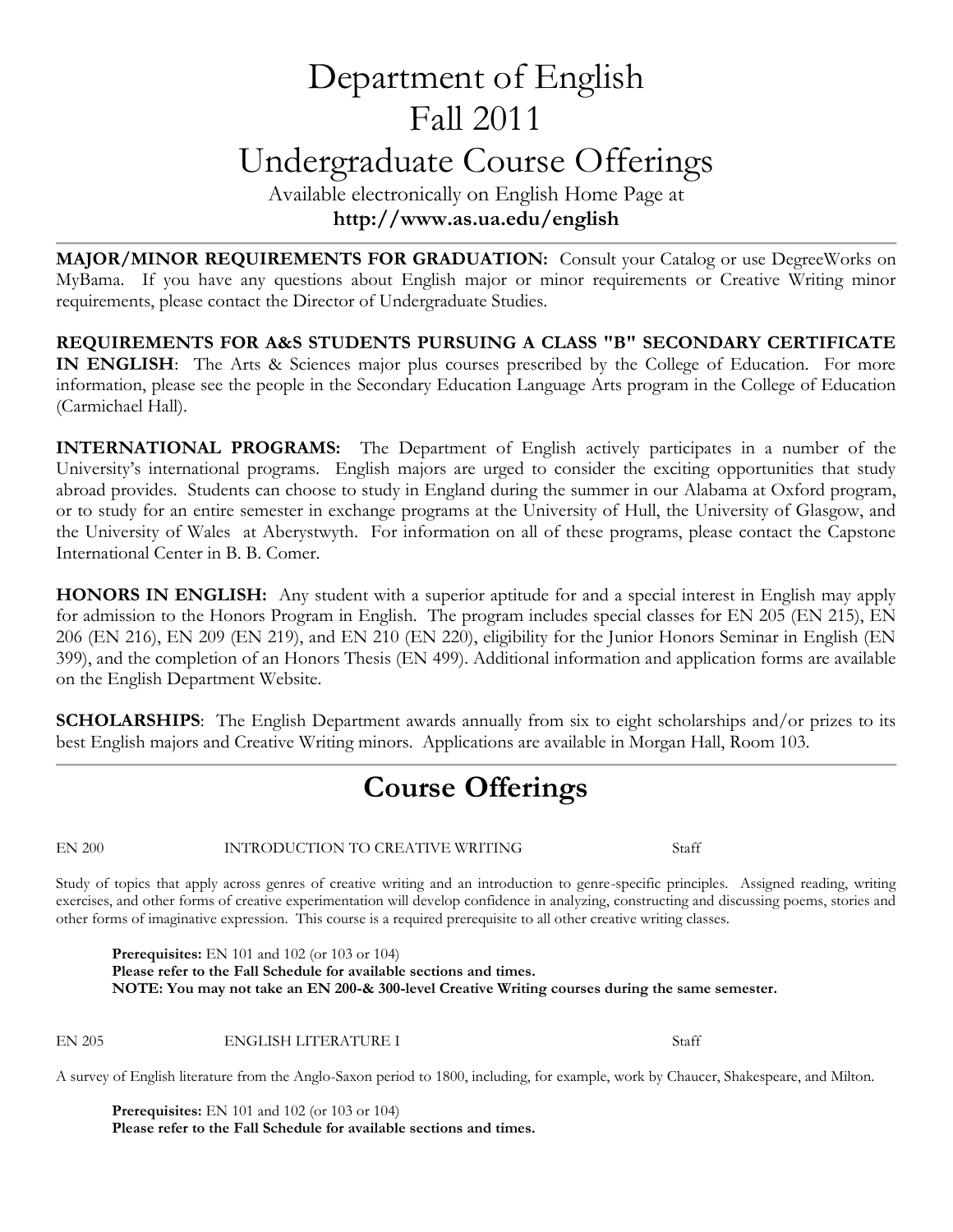A survey of English literature from 1800 to the present, including, for example, work by Wordsworth, Coleridge, Dickens, Eliot and Yeats.

#### **Prerequisites:** EN 101 and 102 (or 103 or 104) **Please refer to the Fall Schedule for available sections and times.**

| <b>EN 207</b> | WORLD LITERATURE I                                                                                                                | Staff |
|---------------|-----------------------------------------------------------------------------------------------------------------------------------|-------|
|               | Survey of World Literature from the Classical Period to the Renaissance.                                                          |       |
|               | Prerequisites: EN 101 and 102 (or 103 or 104)<br>Please refer to the Fall Schedule for available sections and times.              |       |
| <b>EN 208</b> | WORLD LITERATURE II                                                                                                               | Staff |
|               | Survey of World Literature from the Enlightenment to the Modern Period.                                                           |       |
|               | Prerequisites: EN 101 and 102 (or 103 or 104)<br>Please refer to the Fall Schedule for available sections and times.              |       |
| <b>EN 209</b> | AMERICAN LITERATURE I                                                                                                             | Staff |
| Whitman.      | Survey of American literature from its beginnings to 1865, including, for example, work by Poe, Thoreau, Emerson, Melville, and   |       |
|               | Prerequisites: EN 101 and 102 (or 103 or 104)<br>Please refer to the Fall Schedule for available sections and times.              |       |
| <b>EN 210</b> | AMERICAN LITERATURE II                                                                                                            | Staff |
| Morrison.     | Survey of American literature from 1865 to the present, including, for example, work by Twain, Dickinson, Hemingway, Faulkner and |       |
|               | Prerequisites: EN 101 and 102 (or 103 or 104)<br>Please refer to the Fall Schedule for available sections and times.              |       |
| <b>EN 215</b> | HONORS ENGLISH LITERATURE I                                                                                                       | Staff |
|               | Honors section of EN 205.                                                                                                         |       |
|               | <b>Prerequisites:</b> EN 101 and 102 (or 103 or 104)<br>Please refer to the Fall Schedule for available sections and times.       |       |
| <b>EN 219</b> | HONORS AMERICAN LITERATURE I                                                                                                      | Staff |
|               | Honors section of EN 209.                                                                                                         |       |
|               | Prerequisites: EN 101 and 102 (or 103 or 104)                                                                                     |       |

**Please refer to the Fall Schedule for available sections and times.**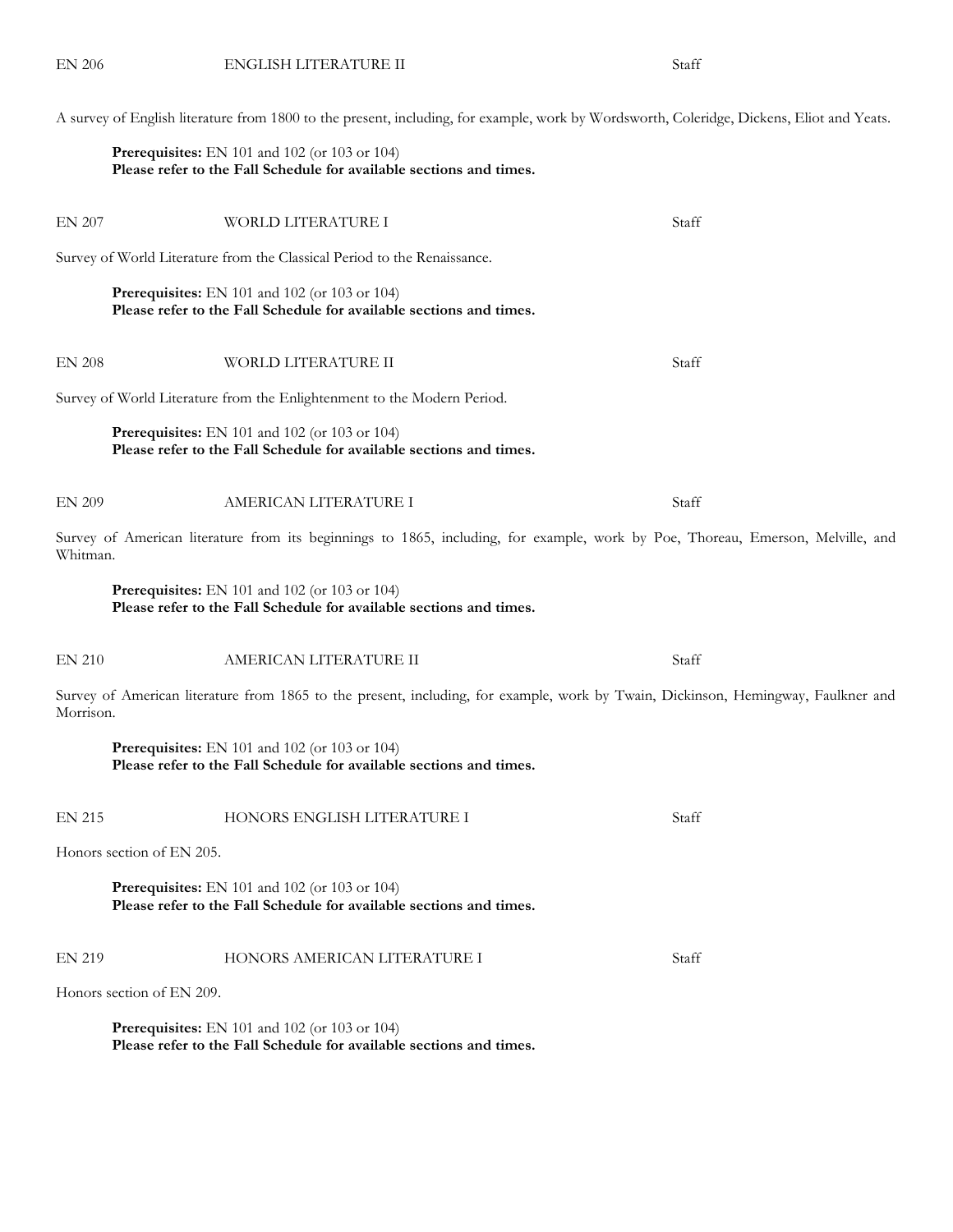In this survey course, we will examine African American literature through a cultural lens, interrogating the ways in which key texts perpetuate and/or challenge certain ideals, beliefs, customs, and so forth that have been seminal in the development of African American culture. Specifically, we will study the theme of captivity and its prevalence as a literary technique in African American texts both past and present. Because African American literature was not produced in a social or cultural vacuum, we will spend a great deal of time contextualizing the works, discussing significant historical and social events and movements such as New World exploration/ expansion, abolition, Reconstruction, the Harlem Renaissance, the Black Arts Movement, and issues regarding voting rights and citizenship. We will read African American literature as responses to these events and also as efforts to cope with the traumas of enslavement and displacement, a separation from ancestry and cultural roots. We will also interrogate the defining features of African American literature. What about the literature is African or American? What is exceptional, unique about an "African American" literature? And what is the value of studying this kind of literature in isolation, i.e. separate and apart from a larger American literature? The objectives of this course are to introduce you to seminal texts that have helped define African American literature and culture – however we choose to define the literature – and to provide an avenue through which you can practice writing and talking about literature.

| EN 249-002 | AFRICAN AMERICAN LITERATURE | MW 3.00-4.15pm | Manora |
|------------|-----------------------------|----------------|--------|
| CRN: 45676 |                             |                |        |

Survey of African American literature and culture from its earliest expressions to the present. We will explore the development of a variety of black cultural forms, as well as the critical periods, discourses, and writers in the African American literary tradition and the historical and cultural contexts that shape that tradition. Course material includes fiction, nonfiction, autobiography, poetry, and music (spirituals, blues, jazz, and hip hop).

### **Prerequisite for all 300-level courses: 12 hours in English, including 6 hours at the 200 level (unless otherwise notes)**

EN 300-001 INTRODUCTION TO ENGLISH STUDIES MWF 1.00-1.50pm Ainsworth CRN: 43226

This course provides a basic understanding of some of the primary modes of theory and criticism employed in the field today. We will consider a wide range of interpretive approaches.

EN 300-002 INTRODUCTION TO ENGLISH STUDIES TR 9:30 - 10:45am Pionke CRN: 47218

This course seeks to acquaint students majoring in English, as well as non-English majors interested in further developing their reading, writing and analytical skills, with the tools, techniques and critical attitude necessary for in-depth literary study. Our collective approach to the study of literature will focus on close, rather than voluminous, reading and careful analysis in the form of papers and others writing assignments. We will touch on research techniques and the varieties of literary criticism, but will concentrate most of our attention on mastering the vocabulary and techniques of textual analysis. We will also read some fascinating and provocative works, including but not limited to CP Gilman's "The Yellow Wallpaper, DH Hwang's "M. Butterfly," and L Valdez's "Los Vendidos."

EN 301 PROSE TOUR Staff

Close study of the basic principles for composing creative prose. Reading and assigned writing experiments in a broad range of prose strategies. Required of all creative writing minors.

**Prerequisites:** EN 200 (This prerequisite is never waived.) **Please refer to the Fall Schedule for available sections and times.**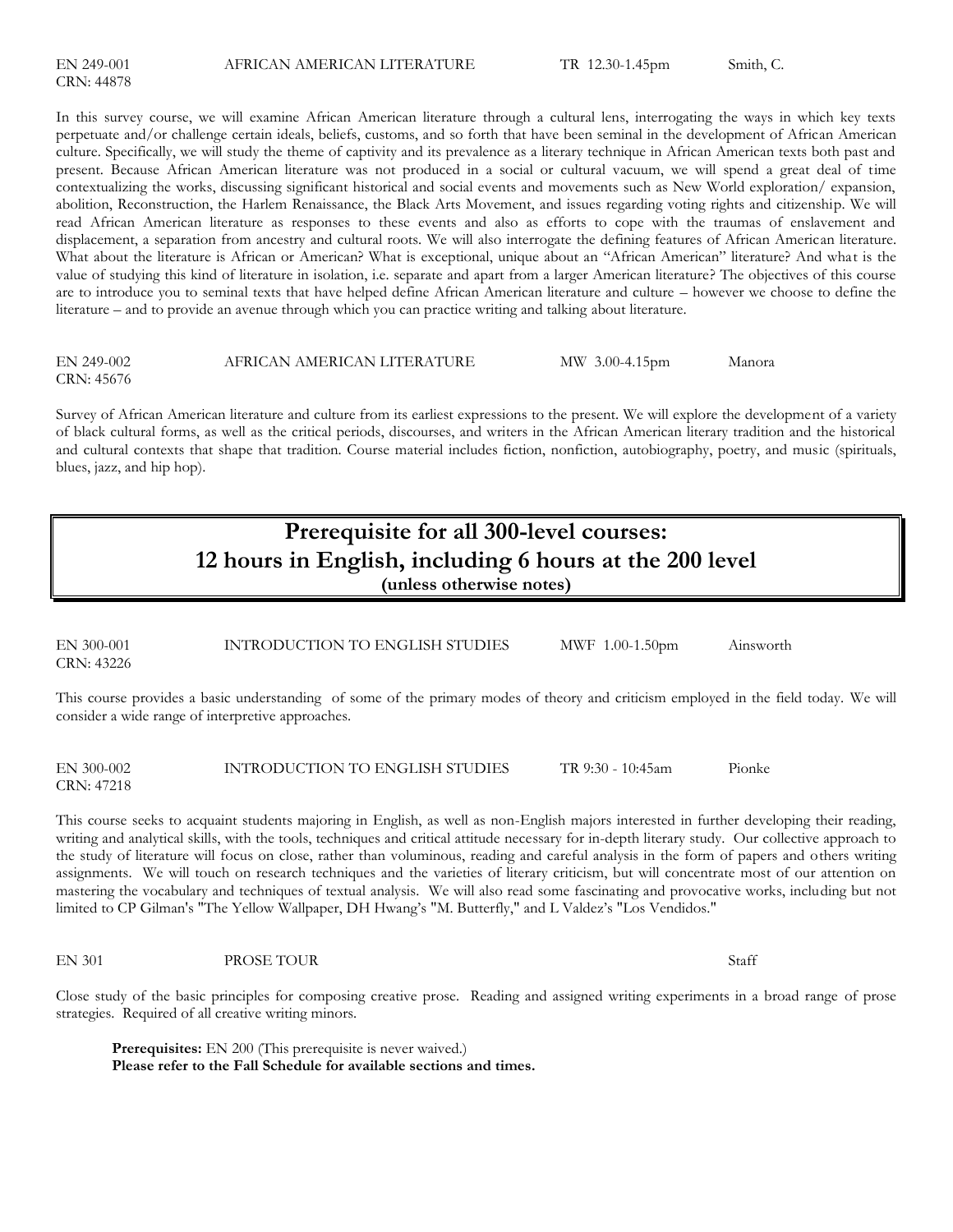Close study of basic principles for composing poetry. Reading and assigned writing experiments in a broad range of poetic styles. Required of all creative writing minors.

**Prerequisites:** EN 200 (This prerequisite is never waived.) **Please refer to the Fall Schedule for available sections and times.**

| EN 309-001 | ADVANCED EXPOSITORY WRITING | TR 12.30-1.45pm | Stevens, A. |
|------------|-----------------------------|-----------------|-------------|
| CRN: 43076 |                             |                 |             |

In this course you will develop your expository skills by making connections between academic and professional writing, between your work as a student in a specific discipline and the work you plan to do later on in your professional life. We will focus on the disciplinespecific, stylistic, and rhetorical aspects of writing. You will carry out a research project that asks you to identify an important issue in your field and to research, analyze, and respond to the debate. You will write in the genres of both academic and professional writing.

**Note:** Enrolment is limited to 15. EN 309 is a "W" course.

EN 310-001 SPECIAL TOPICS IN WRITING TR 9.30-10.45am Niiler CRN: 47248

#### **The Writing Center in Practice**

This writing-intensive course will formally prepare undergraduates to work as writing consultants in university-level Writing Centers. Activities will include readings, discussions, reflection/response/critical essays, role-playing, observations, action research, and tours of area Writing Centers. Students will also have the opportunity to work under supervision in the University of Alabama Writing Center. All who successfully complete this course will be eligible to work on the UAWC staff for additional academic credit in future semesters.

EN 310-002 SPECIAL TOPICS IN WRITING TR 11:00am - 12:15pm Robinson CRN: 48393

#### **Composing in the Professional Environment**

English 310 is a Special Topics Course designed for advanced students interested in developing their professional writing skills. This course assumes that the better prepared you are to communicate effectively and persuasively using customary professional forms, the more readily will you achieve your personal and professional goals. We will compose and present work in modes, both verbal and visual, expected in professional environments including letters, memos, resumes, business plans, visual analysis and production, and verbal skills including interviewing and presentations. We will also practice composing processes, research relevant professional questions and practice professional problem-solving. As an integral part of these activities, we will examine the rhetorical nature of professional discourse in addressing diverse audiences, sometimes with multiple purposes.

**Note:** This section of EN 310 is a "W" course.

EN 310-003 SPECIAL TOPICS IN WRITING TR 11:00am - 12:15pm Southworth CRN: 49161

#### **Small Press Experience I**

Slash Pine Press, a chapbook press and host of The Slash Pine Poetry Festival and Slash Pine Writer Hikes, seeks students from various disciplines to design forthcoming chapbooks, plan poetry events, assist in grant writing, upload and edit all video content, and participate in all press and event operations. At Slash Pine, undergraduate students take ownership of the work they do: they conceive and execute their own notions of book design, imagine and locate their own spaces for engaged performance, form and upload their own versions of a relevant internet presence. In short, Slash Pine not only offers undergraduates at The University of Alabama an experience of immersion learning: Slash Pine itself is immersed in and formed by the expertise, energy, and creativity of its own interns.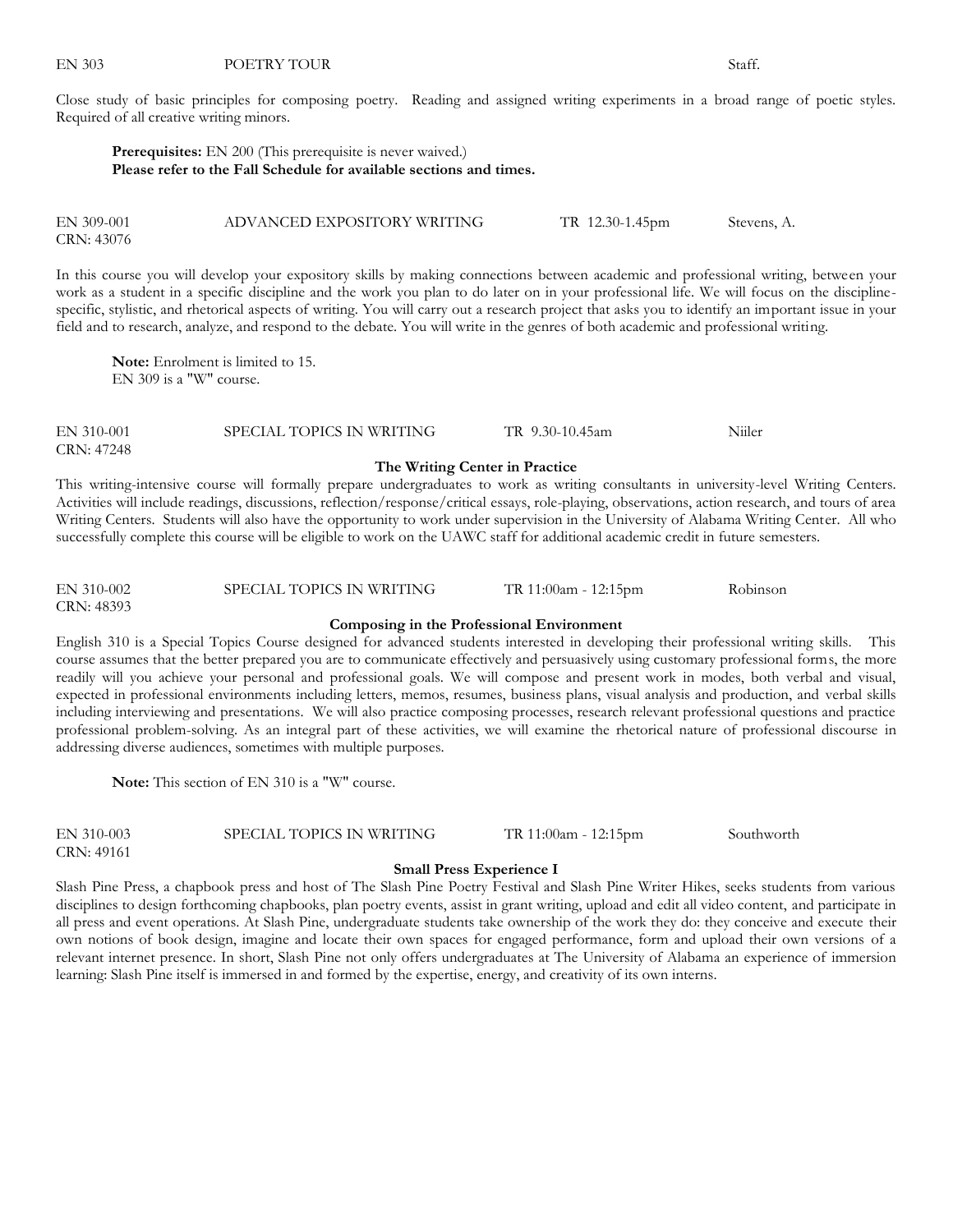| EN 311-001 |  |
|------------|--|
| CRN: 44880 |  |

#### **LGBT Poetry**

This course will explore lesbian, gay, bisexual, and transgender poetry since World War II to see how American authors address issues such as discrimination and harassment, civil rights, heteronormativity, identity, and AIDS. We will look at diverse voices within the community and at poetry written in a wide range of aesthetic styles. Potential authors include Muriel Rukeyser, May Sarton, Robert Duncan, Adrienne Rich, James Merrill, Frank O'Hara, Thom Gunn, May Swenson, Allen Ginsberg, Jack Spicer, Richard Howard, Edward Field, Audre Lorde, James Schuyler, Judy Grahn, Ai, Marilyn Hacker, Olga Broumas, Robin Becker, June Jordan, Joy Harjo, Minnie Bruce Pratt, J.D. McClatchy, David Trinidad, Cyrus Cassells, Mary Oliver, Judy Jordan, Henri Cole, Mark Doty, Timothy Liu, Carl Phillips, Reginald Shepherd, Rafael Campo, D.A. Powell, Mark Wunderlich, Brenda Shaughnessy, Lee Ann Roripaugh, and Rigoberto González.

| EN 311-002 | SPECIAL TOPICS IN LITERATURE | $T\,3.005.30$ pm | Godorecci |
|------------|------------------------------|------------------|-----------|
| CRN: 43147 |                              |                  |           |

#### **Film & Literature**

The aim of this course is to study and compare specific trends in literature and in film making. Fellini, Antonioni, Bertolucci, Bellocchio, Radford, and Tornatore will be studied together with Pirandello, Sartre, Camus, Joyce, and Calvino. The existential and the decadent hero will be the focus of the course. Both these topics are rooted in the aesthetics of the late 1800's and on great part of the philosophical and theoretical attitudes of the 20th century. We will view the films and read the books while keeping in mind the broader cultural background and the "language(s)" in which they were written.

Exams: There will be an in-class midterm and final examination.

Journal: Students are asked to make a cinema journal entry for each film viewed.

TEXTS: James Joyce, A Portrait of The Artist as a Young Man

Jean Paul Sartre, No Exit

 Luigi Pirandello, Six Characters in Search of an Author \_\_\_\_\_\_\_\_\_\_, Henry IV

Albert Camus, "La femme adultère" ("The Adulterous Woman")

Italo Calvino, If On A Winter's Night A Traveler

FILMS: Federico Fellini, 8 1/2 Michelangelo Antonioni, Blow Up

Bernardo Bertolucci, Besieged

Giuseppe Tornatore, Cinema Paradiso

Michael Radford, Il Postino

| EN 311-003 | SPECIAL TOPICS IN LITERATURE | TR 12.30-1.45pm | Kidd, J. |
|------------|------------------------------|-----------------|----------|
| CRN: 47219 |                              |                 |          |

#### **Science Fiction and Fantasy Literature**

From H.P. Lovecraft and H.G. Wells to Neil Gaiman and Octavia Butler, science fiction and fantasy literature has provided a way for authors to explore contemporary issues and examine human nature and society from the vantage point afforded by strange settings and unfamiliar situations. The course will provide a historical overview of these genres as well as a critical engagement with the texts and the issues they raise. We'll examine the texts as allegory and sites for literary innovation.

| EN 311-004 | SPECIAL TOPICS IN LITERATURE | MWF 10:00 - 10:50am | Westmoreland |
|------------|------------------------------|---------------------|--------------|
| CRN: 47220 |                              |                     |              |

#### **The "Real Housewives" of American Fiction: Domesticity in the Late 20th Century**

Despite advancements in terms of social equality, women remain connected to the home in a variety of ways. Some critics might call these ties "chains"; others see these connections as positive and possibly subversive. Amidst this critical debate, women continue to negotiate the seductions and contradictions of domesticity in ways as various as their personalities.

Many American writers have examined domesticity through representations of women in the home space. In 311-004, we will consider what domesticity means. What constitutes domestic work? Who does it, and why? How does domesticity connect to gender, race, economics, and sexuality? Is domesticity political, and if so, how? And what can studying domestic fiction tell us about literary art?

In order to provide a historical framework, we will read No Turning Back by Estelle G. Freedman. Domestic fiction might include Kathryn Stockett's The Help, Alice Walker's The Color Purple, Jane Smiley's A Thousand Acres, Ira Levin's The Stepford Wives, Emma McLaughlin and Nicola Kraus' The Nanny Diaries, and Amy Tan's The Joy Luck Club.

Coursework might include one critical paper and one research paper, student-generated class discussions, daily written responses to readings, and a final exam.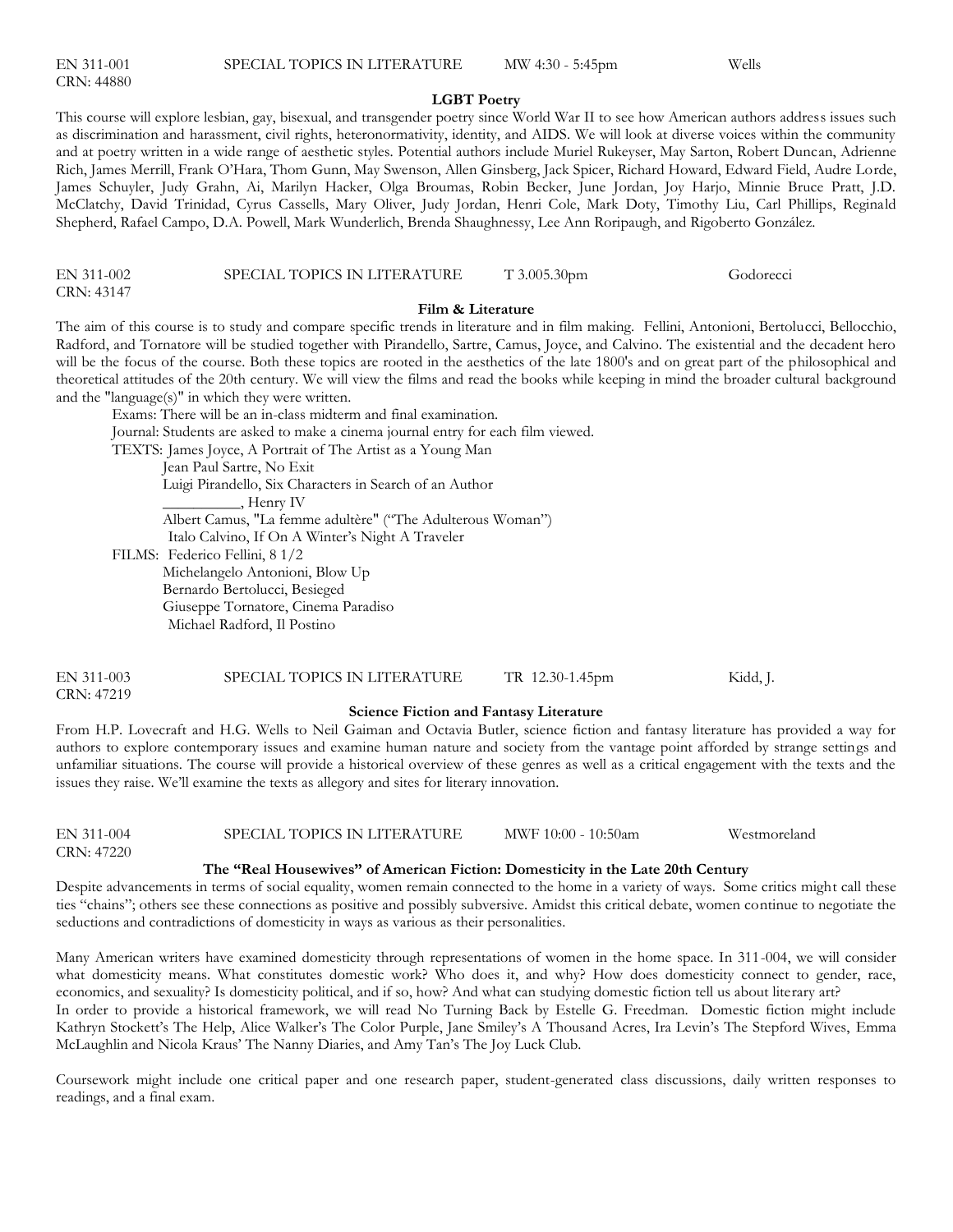| EN 311-005<br>CRN: 48812 | SPECIAL TOPICS IN LITERATURE                       | TR 11.00am-12.15pm | Drozd |
|--------------------------|----------------------------------------------------|--------------------|-------|
|                          | <b>RUSSIAN LITERATURE IN ENGLISH TRANSLATION I</b> |                    |       |

Survey of Russian literature from its humble beginnings until the 1880's. Trends covered include Neo-Classicism, Sentimentalism, Romanticism, and Realism. This course covers poetry, drama and prose (short story and novel). All materials are read in English. No knowledge of Russian is required for this course.

EN 319-001 TECHNICAL WRITING TR 11.00am-12.15pm Chandler CRN: 43061

This course will introduce students to the basic genres and topics that define technical communication. Students can expect to compose a range of technical documents—including technical descriptions, instruction sets, and feasibility reports—and explore issues such as document design, usability studies, and ethics in technical communication. We'll combine practical writing assignments with relevant readings and appropriate case studies.

**Note:** EN 319 is a "W" course. **Prerequisites:** EN 101 & 102 or equivalent AND junior standing.

EN 319-002 TECHNICAL WRITING MWF 10.00-10.50am Payne CRN: 43096

This course will introduce students to the basic genres and topics that define technical communication. Students can expect to compose a range of technical documents—including technical descriptions, instruction sets, and feasibility reports—and explore issues such as document design, usability studies, and ethics in technical communication. We'll combine practical writing assignments with relevant readings and appropriate case studies.

**Note:** EN 319 is a "W" course. **Prerequisites:** EN 101 & 102 or equivalent AND junior standing.

EN 319-003 TECHNICAL WRITING MWF 12.00-1.50pm Payne CRN: 44988

This course will introduce students to the basic genres and topics that define technical communication. Students can expect to compose a range of technical documents—including technical descriptions, instruction sets, and feasibility reports—and explore issues such as document design, usability studies, and ethics in technical communication. We'll combine practical writing assignments with relevant readings and appropriate case studies.

**Note:** EN 319 is a "W" course. **Prerequisites:** EN 101 & 102 or equivalent AND junior standing.

EN 319-004 TECHNICAL WRITING TR 3.30-4.45pm TBA CRN: 46835

This course will introduce students to the basic genres and topics that define technical communication. Students can expect to compose a range of technical documents—including technical descriptions, instruction sets, and feasibility reports—and explore issues such as document design, usability studies, and ethics in technical communication. We'll combine practical writing assignments with relevant readings and appropriate case studies.

**Note:** EN 319 is a "W" course. **Prerequisites:** EN 101 & 102 or equivalent AND junior standing.

| EN 320-001 | INTRODUCTION TO LINGUISTICS | TR 9.30-10.45am | Nelson, R. |
|------------|-----------------------------|-----------------|------------|
| CRN: 43235 |                             |                 |            |

Introduction to the study of language, including subjects such as language acquisition, variation, and origins. The system of sounds, syntax, and meaning are illustrated in English and other languages.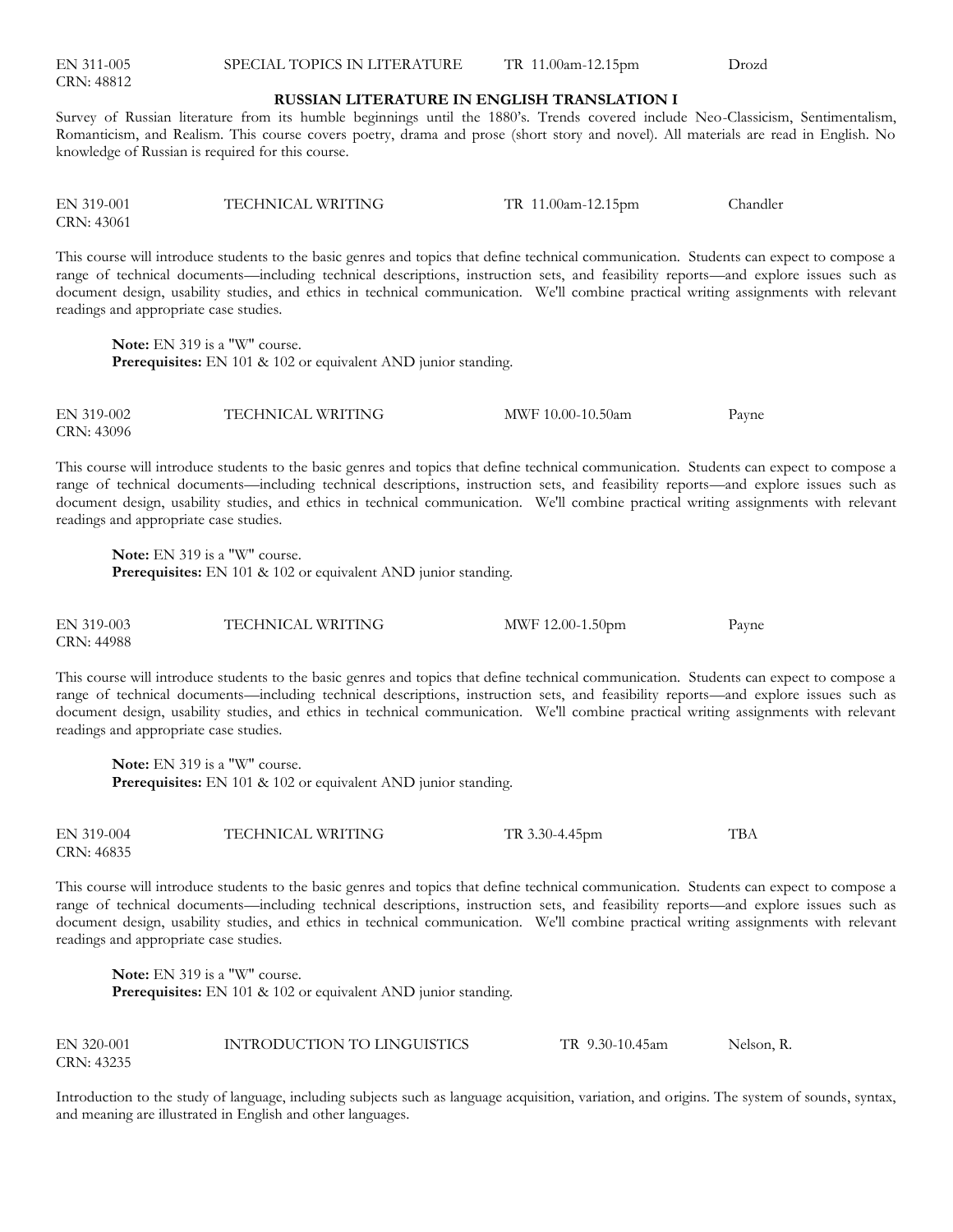Enrollment only by previous arrangement with a specific professor and with the permission of the Director of Undergraduate English Studies. Forms may be picked up in Morgan 103.

#### **Please refer to the Fall Schedule for available sections and times.**

| EN 330-001 | CHAUCER & MIDIEVAL LITEARTURE | TR 11.00am-12.15pm | Cook |
|------------|-------------------------------|--------------------|------|
| CRN: 43188 |                               |                    |      |

Why study the Middle Ages? Because, to quote Larry Benson, "The university in which we meet, the clock that looks down on us, the script in which we take our notes, the reading of a lecture—and even the alcohol to which we look forward at the end of a long day—all are medieval inventions. We are what we are because the Middle Ages made us that way." In this course we will ponder fundamental questions about the value of medieval literature to contemporary audiences, as we survey medieval literature from the seventh through the fourteenth centuries. In the last 3 weeks of the semester, we will turn our attention to pop-culture appropriations of medieval literature and history, using film clips and contemporary articles on the films' "medievalisms" to determine what these cinematic representations tell us about ourselves and the Middle Ages we particularly like to imagine.

Course texts include a selection of Old English poems, Beowulf, the Mabinogion, the Lais of Marie de France, Piers Plowman, Pearl, Chaucer's House of Fame and selected Canterbury Tales, The Book of Margery Kempe and selected Mystery Plays. Films include Gone with the Wind, Star Wars, 8 Mile, and Monty Python and the Holy Grail.

| EN 333-001 | <b>SHAKESPEARE</b> | TR 12:30 - 1:45pm | Drouin |
|------------|--------------------|-------------------|--------|
| CRN: 43177 |                    |                   |        |

Through lectures and a screening of Shakespeare in Love, this class begins with an introduction to the early modern historical and cultural context in which Shakespeare's plays were written and performed. Following the generic divisions laid out by the editors of Shakespeare's First Folio, students then examine a comedy (Twelfth Night), history (Henry V), and tragedy (King Lear), before turning to what critics now classify as a problem play (Measure for Measure). In the latter part of the course, students evaluate contemporary issues within Shakespeare studies, particularly feminism (The Taming of the Shrew) and postcolonialism (The Tempest). The course ends with what may be Shakespeare's most famous play (Hamlet). Throughout the course, students view excerpts from various film versions of the plays in order to discern how performance may influence textual interpretation.

EN 333-002 SHAKESPEARE TR 3:30 - 4:45pm Drouin

#### CRN: 43216

Through lectures and a screening of Shakespeare in Love, this class begins with an introduction to the early modern historical and cultural context in which Shakespeare's plays were written and performed. Following the generic divisions laid out by the editors of Shakespeare's First Folio, students then examine a comedy (Twelfth Night), history (Henry V), and tragedy (King Lear), before turning to what critics now classify as a problem play (Measure for Measure). In the latter part of the course, students evaluate contemporary issues within Shakespeare studies, particularly feminism (The Taming of the Shrew) and postcolonialism (The Tempest). The course ends with what may be Shakespeare's most famous play (Hamlet). Throughout the course, students view excerpts from various film versions of the plays in order to discern how performance may influence textual interpretation.

| EN 334     | 17TH CENTURY LITERAUTRE | MWF 2.00-2.50pm | Ainsworth |
|------------|-------------------------|-----------------|-----------|
| CRN: 46834 |                         |                 |           |

A study of literature in England from 1603-1660. Authors include John Donne, George Herbert, Lady Mary Wroth, Ben Jonson, Aemilia Lanyer, Robert Herrick and Andrew Marvell. The course will concentrate on poetry but will read selectively in prose and drama.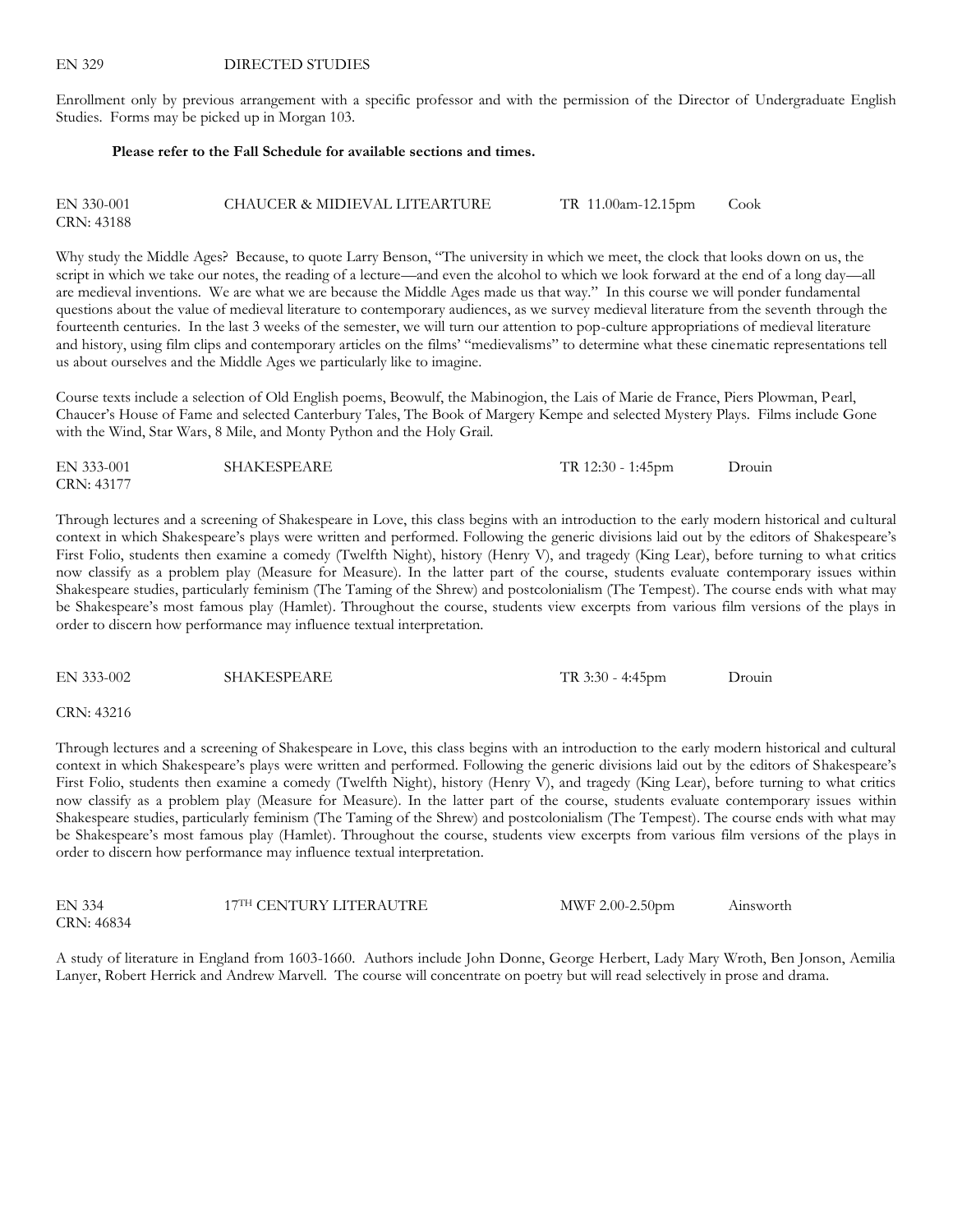A study of major and not-so-major works by important figures during the golden age of 19th century American poetry, popular and literary, and the quest for a distinctive American poetics in subject and style. Writers studied in depth will include Bryant, Longfellow, Poe, Sigourney, Whitman, and Dickinson. Backgrounds will be supplied concerning 19th century poetry and poetic culture, including texts by such contemporary poets as Ralph Waldo Emerson, John Greenleaf Whittier, Elizabeth Oakes Smith, Francis Sargent Locke Osgood, and others. We will start in each major case with works most frequently anthologized but will also spend time with lesser known poems, both gems and clunkers. Our recurrent topic will be the role and function of the poet in a democracy. The main text will be the Norton Anthology of American Literature, 7th Ed., Vol. B, along with powerpoint supplements. Tests will include a midterm and a final. To improve expository prose skills, out-of-class assignments will include two brief (3-5 pg.) critical/interpretive essays.

#### EN 343-001 BRITISH FICTION TO 1900 TR 11:00am - 12:15pm Weiss

CRN: 43157

This course begins with the emergence of the novel in the early 1700s and follows its development through the eighteenth and nineteenth centuries. Writing in 1750, Samuel Johnson, a very influential essayist and man of letters, wrote a short article expressing concern over what can be considered "mixed characters" in fiction. These are characters who, because they have great energies or talents, or possess considerable beauty and charm, appeal to readers, but who are also morally reprehensible. If we look back on the novels of the 18th and 19th centuries, we will see that some of the most interesting and appealing characters are indeed the most morally compromised. What concerned Johnson, and what should concern us, is that by reading about morally compromised characters, we may become so ourselves. Nonetheless, this version of EN 343 will embrace the moral challenge of the mixed character, seeking out some of the most attractive bad protagonists in the novel before 1900. The course will include novels by Aphra Behn, Daniel Defoe, Elizabeth Inchbald, William Godwin, Emily Brontë, Charles Dickens, and Bram Stoker.

| EN 348-001                         | ROMANTIC LITERATURE | TR 12:30 - 1:45pm | Tedeschi |  |  |
|------------------------------------|---------------------|-------------------|----------|--|--|
| CRN: 48395                         |                     |                   |          |  |  |
| <b>British Romantic Literature</b> |                     |                   |          |  |  |

This course provides a survey of literature written during British Romantic period (roughly 1789-1832), a time of intense social and political debate over issues such as the rights of man and woman, the French Revolution, and the reform of Parliament. The survey includes an overview of several genres, including poetry, the novel, and nonfiction prose; introduces many of the period's most influential authors, including Blake, Coleridge, Wordsworth, Byron, Mary and Percy Shelley, and Keats; and provides an introduction to the authors' social, political, and intellectual contexts. The remarkable amount of great poetry offers an opportunity to further develop sophisticated close reading skills. Among the recurring themes of the course will be the relationship to nature, theories of the imagination, and the political significance of literature.

#### EN 350-001 TOPICS IN AFRICAN AMERICAN LITERATURE TR 3:30 - 4:45pm Smith CRN: 43191

#### **The Craft of Early African American Fiction**

This course asks students to examine the literary techniques that African American fiction writers employed in the 19th century. Taking a generic approach, we will study those novels and short stories produced by writers such as Charles Chesnutt, William Wells Brown, Harriet Wilson, and Frances Harper. These earliest African American writers crafted stories that not only reflected an evolving African American culture but also helped to shape that culture. We will examine specific aspects of narrative craft, including point of view, characterization, setting, and plot structure to understand not just "what" these works of fiction mean but also "how" they mean it. We will pay particular attention to literary tropes and stereotypes, i.e. the tragic mulatto, trickster figure, and the self-made man.

| EN 361-001 | TOPICS IN AMERICAN LITERATURE, 1945-PRESENT | MW 3.00-4.15pm | Whiting |
|------------|---------------------------------------------|----------------|---------|
| CRN: 48396 |                                             |                |         |

#### **The American Century**

The course is a cross-genre survey of American literary production in the latter half of the 20th century conducted under the rubric of national identity. Through an examination of major literary figures, critical movements, historical events, and significant texts produced in the U.S. since the Second World War, we will attempt to identify the terms of citizenship and the differential power relations imagined in the texts we read. Course requirements include a heavy reading load, alacritous classroom participation, daily quizzes, daily response papers, two critical papers, a midterm, and a final.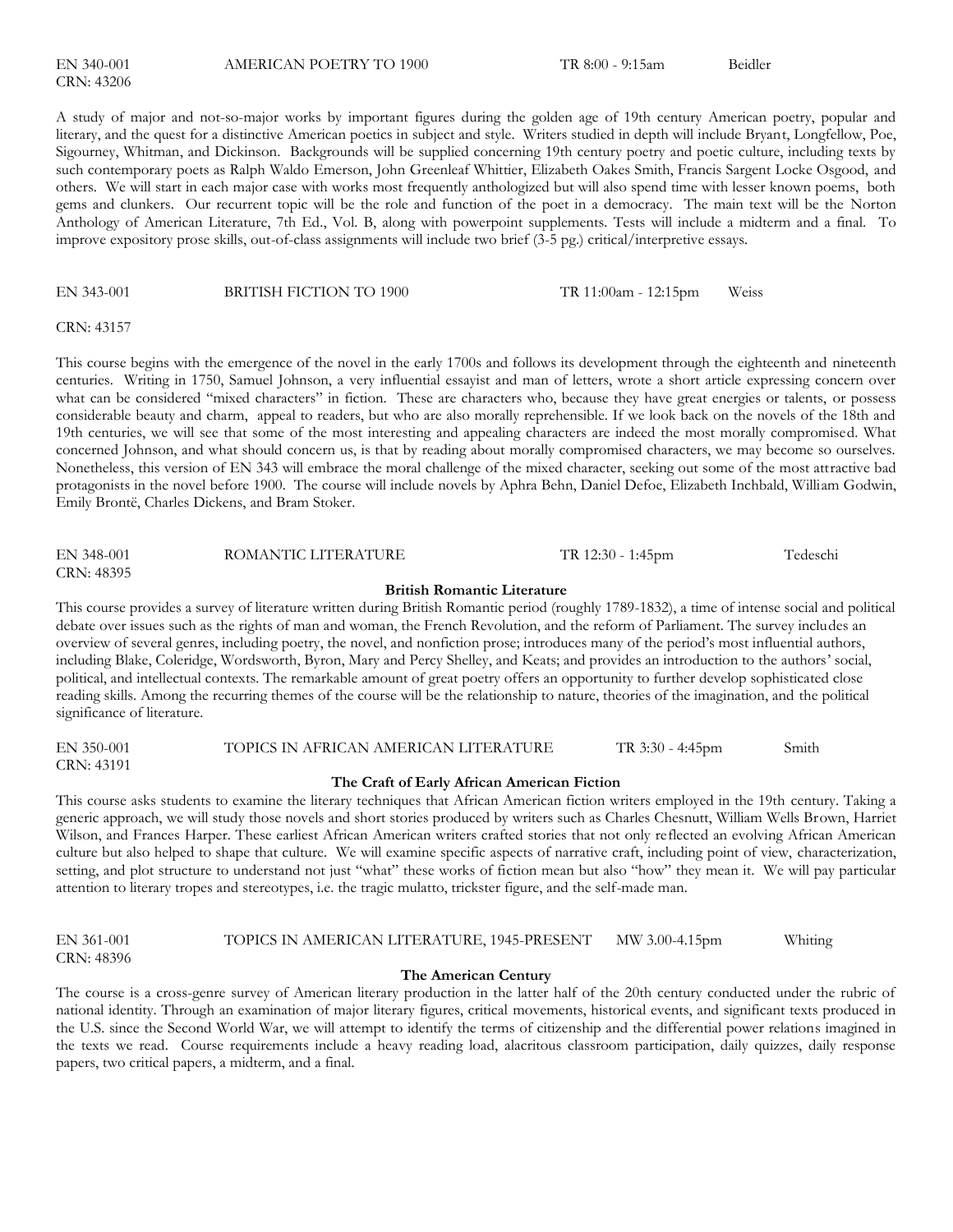EN 362-001 TOPICS IN BRITISH LITERATURE, 1900-1945 TR 11:00am - 12:15pm McNaughton

#### **Intoduction To British Modernism**

#### This class will treat a broad range of genres—poetry, novels, short stories, and essays—to consider why new forms of experimental writing emerged in the early 20th-century. We will read closely some of the best modernist writing, written against the backdrop of two world wars, new developments in psychology, and the collapse of theological and metaphysical certainty. Writers could include Woolf, Joyce, Eliot, Yeats, Stein, and many others. Assignments include three papers and a final exam.

| EN 364-001 |  |  |
|------------|--|--|
| CRN: 48397 |  |  |

MODERN DRAMA TR 2.00-3.15pm Deutsch

**Introduction to Modern Drama**

This course offers an introduction to the major European and North American plays from the late-nineteenth and twentieth centuries works that redefined literary drama and stage productions. We will investigate how modern and contemporary playwrights re-imagine the world around them, taking into account aesthetics, politics, history, gender, and daily life in a comedic or a tragic fashion. Along the way, we will consider major theatrical movements (e.g. naturalism, realism, epic theater), as well as how settings, characters, and dialogue work to create both a literary text and a theatrical event. Assignments will include two essays, quizzes, a midterm, and a final.

### **Prerequisite for all 400-level courses: 18 hours in English, including 6 hours at the 200 level & 6 hours at the 300 level**

CRN: 47209

EN 408-001 ADVANCED CREATIVE WRITING MW 9.00-10.15am McSpadden

**Advanced Fiction Writing**

Round table discussion and criticism of original student manuscripts. Reading of published fiction and assigned writing experiments will complement workshop activities.

**Prerequisites:** EN 200, EN 301, & EN 303

| EN 408-002 | ADVANCED CREATIVE WRITING | TR 2.00-3.15pm | Morrison |
|------------|---------------------------|----------------|----------|
| CRN: 47210 |                           |                |          |

#### **Writing in the Dark**

In this course, students will concentrate on writing poetry, fiction, and hybrid form pieces about what scares them and makes them cringe. Subjects will range widely, and many of them will be pulled from a variety of pop culture icons. We'll discuss everything from Godzilla to Stewie Griffin, zombies to serial killers, athlete's foot to the fear of heights; anything considered monstrous or frightening in any way is fair game. A few of the academic pursuits we'll cover are comedy and its relation to the horrific, the paradox of horror, the definition and symbolism for a variety of monsters, phobias as social constructions, and the impact of urban legends on our culture. Throughout the course, students will be encouraged to explore their fears and turn their writing inside-out to try new possibilities in voice, point-of-view, and technique. The class will also push students to write about subjects they might naturally shy away from.

**Prerequisites:** EN 200, EN 301, & EN 303

EN 408-003 ADVANCED CREATIVE WRITING TR 9.30-10.45am Peterson CRN: 47211

#### **Writing the Short Novel or Novella**

Too long to be short stories and too short to be novels, novellas may be considered the neglected middle children of fiction. Although such examples as "The Old Man and the Sea" and "Of Mice and Men" have become classics, the novella remains elusive as a form. For roughly the first 6-7 weeks of this course, while students explore what they'd like to write and begin generating material, we will discuss the novella's form. Looking at novellas that employ traditional and experimental narratives, we will examine the linguistic focus and thematic urgency often found in novellas, and ask if there are structural possibilities in this form that novels and short stories cannot attain. For roughly 8-9 weeks at the end of the course, we will transition to workshopping student novellas in progress. By the end of the semester, all students will have generated 50-100 pages of a novella.

Evaluation: Grades for this class will comprise participation in class discussion, writing samples, workshop comments on peers' writing, and the final portfolio. Possible reading list: James Weldon Johnson, The Autobiography of an Ex-Colored Man; Carlos Fuentes, Aura; Thomas Mann, Death in Venice; Italo Calvino, Invisible Cities; Joseph Conrad, Heart of Darkness; Marguerite Duras, The Lover; Thomas Bernhard, Yes; Virginia Woolf, Jacob's Room.

CRN: 43166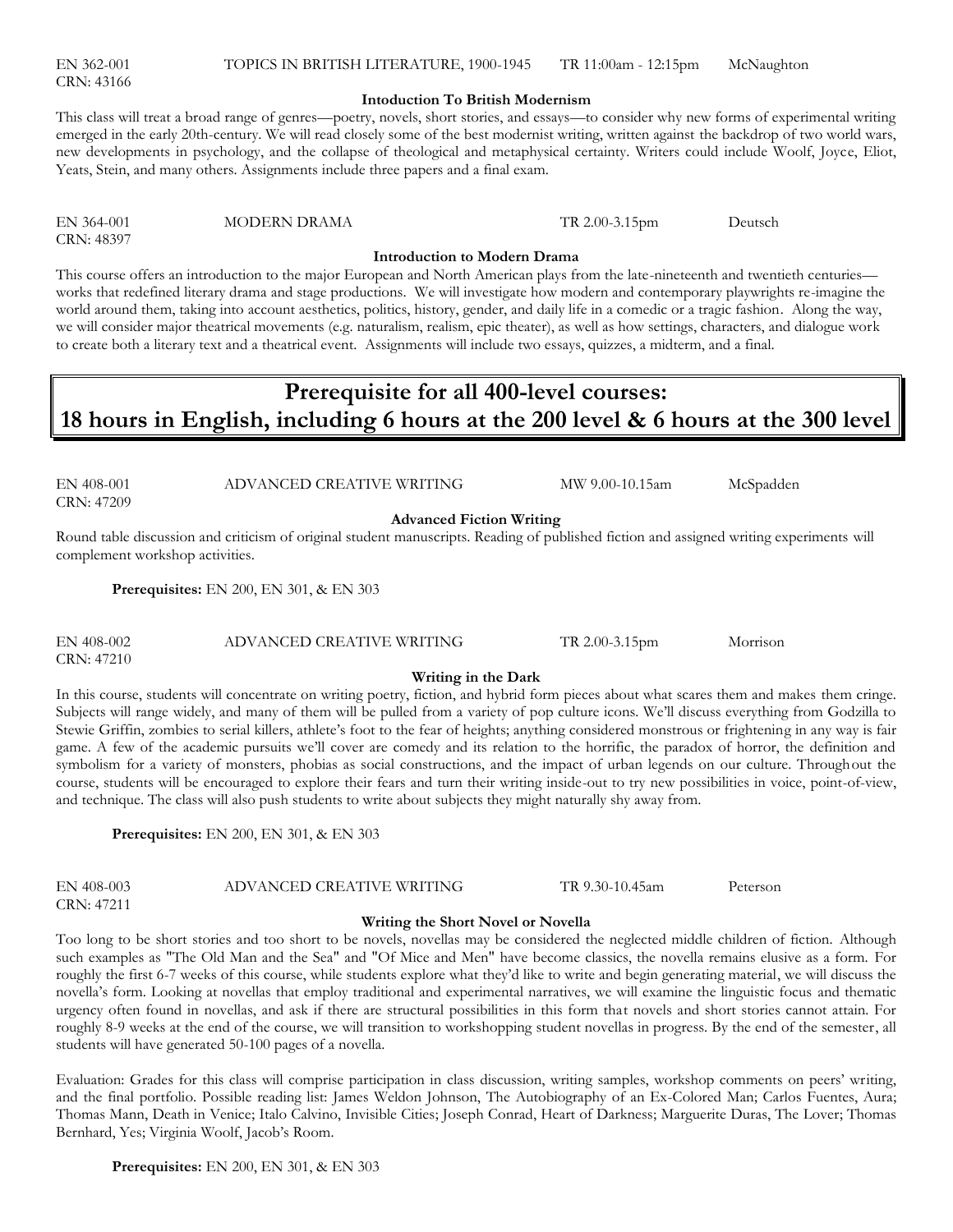#### **Advanced Fiction Writing**

Round table discussion and criticism of original student manuscripts. Reading of published fiction and assigned writing experiments will complement workshop activities.

**Prerequisites:** EN 200, EN 301, & EN 303

| EN 408-005 | ADVANCED CREATIVE WRITING | $TR 12:30 - 1:45$ pm | Madden |
|------------|---------------------------|----------------------|--------|
| CRN: 47212 |                           |                      |        |

#### **Plot & Structure**

Ever since John Hawkes reportedly called it one of "the true enemies of the novel," plot's often been seen as the ugly duckling among literary techniques. We prefer character-driven fiction. We talk in workshops about lyric and tonal effects. This is a course that looks exclusively at plot to see what it can tell us about the way contemporary novels and nonfiction books get put together. What can we as writers learn from authors who string scenes of action together toward the traditional narrative climax, and what can we learn from writers who find alternate ways to get from first page to last? To investigate structural strategies, we'll read a number of books and stories over the course of the term. Possible authors include Dan Brown, John D'Agata, Junot Diaz, Dave Eggers, Michael Cunningham, Malcolm Gladwell, Sam Lipsyte, Ben Marcus, David Markson, Stephenie Meyer, Lorrie Moore, Maggie Nelson, Christine Schutt, David Shields, Rebecca Skloot, Zadie Smith, or Colson Whitehead.

**Prerequisites:** EN 200, EN 301, & EN 303

| EN 408-006 | ADVANCED CREATIVE WRITING | R 2.00-4.30PM | Streckfus |
|------------|---------------------------|---------------|-----------|
| CRN: 48399 |                           |               |           |

#### **Prose Poems**

In this workshop students will read and write poetry that removes, stretches, or temporarily departs from the poetic line to play on the borders between poetry and various prose genres (the essay, the story, the article, the manifesto, the letter). We will pay particular attention to the long line, beginning with Whitman and moving to contemporary practitioners such as C. K. Williams; and the prose poem, beginning with Arthur Rimbaud's \_The Illuminations\_ and moving to the many contemporary poets who follow; as well as other prose poetry borderlands, such as "the mixed form" (writing that alternates prose and verse), and the lyric essay. Students will submit their own writing experiments on a weekly basis in response to the reading we examined the previous week. Students will have their work formally critiqued every other week.

**Prerequisites:** EN 200, EN 301, & EN 303

| EN 408-007 | ADVANCED CREATIVE WRITING | $T 2.00 - 4.30$ PM | Southworth |
|------------|---------------------------|--------------------|------------|
| CRN: 48400 |                           |                    |            |

### **Writing for Sitcoms**

―Writing for Sitcoms‖ is for those writers who have always had the secret dream of writing for television; writers who have always laughed at Seinfeld and The Simpsons but never really considered what makes these shows so funny. As if they've packed up their things and trekked out to Hollywood, students in "Writing for Sitcoms" will join their classmates in a virtual writers' room where they must collaborate to conceive, pitch, write, and revise a pilot episode of their very own. The best sitcoms are not innocuous entertainment. They contain some of the best storytelling, dialogue, and satire found today. To master this type of writing, students must cover sitcom and screenwriting basics, from the "spec script" to the "cold open," from the "bottle episode" to the "B-story." Writers in "Writing for Sitcoms" will also study how characters speak to each other, how to set up a joke so it pays off, how to write parody and satire, and why certain situations are and are not funny.

**Prerequisites:** EN 200, EN 301, & EN 303

| EN 408-008 | ADVANCED CREATIVE WRITING | MW 3.00-4.15pm | TBA |
|------------|---------------------------|----------------|-----|
| CRN: 48401 |                           |                |     |

**Prerequisites:** EN 200, EN 301, & EN 303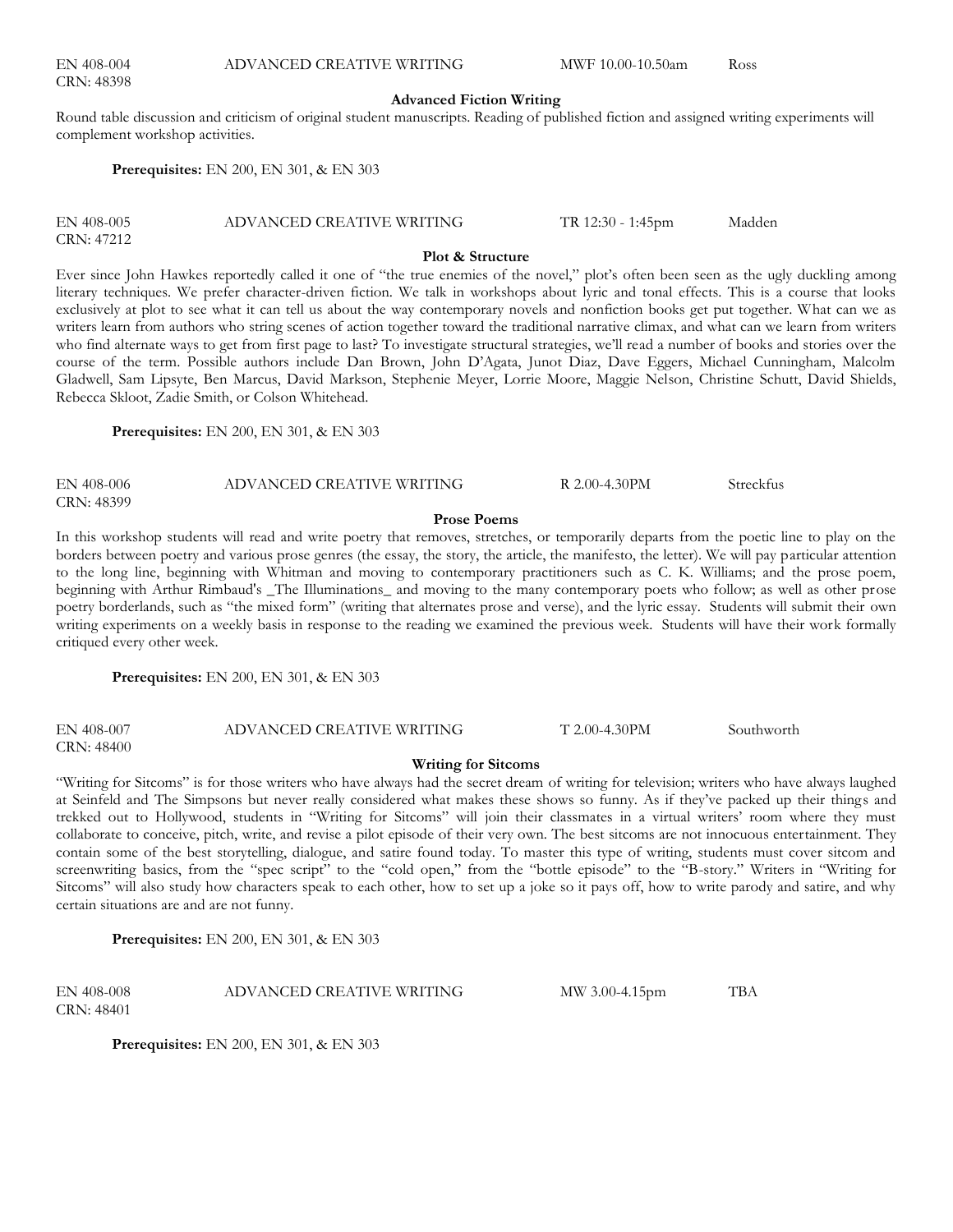| EN 408-009 |  |  |
|------------|--|--|
| CRN: 49155 |  |  |

#### **The Graphic Novel**

This class will offer students the opportunity to work in illustrated narrative form via immersion in reading, writing, and drawing assignments. With a historically diverse set of books at hand, we will seek the best expression of madness and happiness that illustration of texts may hold for the individual writers enrolled. Students will be encouraged to experiment—and presumably, from time to time, spectacularly fail—with the form.

**Prerequisites:** EN 200, EN 301, & EN 303

#### EN 411-001 ADV. STUDIES IN COMPARATIVE MULTI-CULTURAL LIT TR 9.30-10.45am Beidler CRN: 44875

A study of classic American writers and the short form—the tale, the sketch, the moral essay, the short story, the novella—as opposed to the traditional, long-form, Anglo-European novel. Figures considered will include Washington Irving, Edgar Allan Poe, Nathaniel Hawthorne, Herman Melville, Harriet Beecher Stowe, Mark Twain, Henry James, Stephen Crane, Kate Chopin. Sample texts may include "Rip Van Winkle," "The Fall of the House of Usher," "Young Goodman Brown," "Benito Cereno," "Jim Blaine and his Grandfather's Old Ram," "The Turn of the Screw," "The Open Boat," and "Desiree's Baby." Cultural emphasis will be on the conditions of writing, publishing, and popular and literary reading in 19th century America. Tests will include a midterm and a final, each consisting of 20 major IDs. To improve expository prose skills, out-of-class assignments will include two short (3-5 pg) critical essays.

Texts: paperback collections of individual writers; powerpoint supplements, posted to eLearning for study and review.

| EN 411-002 | ADV. STUDIES IN COMPARATIVE MULTI-CULTURAL LIT | MW 3.00-4.15pm | Wittman |
|------------|------------------------------------------------|----------------|---------|
| CRN: 44875 |                                                |                |         |

#### **World Literature**

The category of world literature is a difficult one to define, particularly in a country where only 3% of the books published annually are translated. In fact, the United States may be the only place in the world where the notion of world literature has currency. In this course, we will examine this category and the conditions which birthed it. What is world literature and how are the foreign-language texts published in the United States deemed meritorious? Is the category of world literature geographically determined or is it more of a stylistic or aesthetic category? There has perhaps never been a time when issues of nation, language, and translation have been more important or more troubling then they are today. Much foreign-language literature, in particular, ―third world literature, is published and read precisely because it is (often unfairly) apprehended as non-modern. In this course, we will investigate how international writing arrives on the global stage, with a look at international prizes. Coursework will include the creation of our own prize-granting committee. Possible readings include works by Ismail Kadare, Thomas Bernhard, Salman Rushdie, J.M Coetzee, Elfriede Jelinek, Orhan Pamuk, Adonis, and Wislawa Szymborska.

EN 422-001 ADV. STUDIES IN AMERICAN LITERATURE MW 4.30-5.45pm Manora CRN: 43213

#### **American Modernisms**

The term "American Modernism" traditionally refers both to a "make it new" literary and aesthetic movement and to a moment of profound cultural and ideological disruption. As the American scene underwent a sea change during the decades from 1914 to 1945, African American/Harlem Renaissance writers and their Anglo American counterparts captured American Modernism's dialectic of contradictions, its "apocalyptic sense of crisis and belief in a new beginning." We will consider some of the relationships between and negotiations around order, disorder, and place that concerned these writers, paying particular attention to dialectics and literary depictions of race, class, gender, sexuality and subjectivity/identity, while also exploring the historical, social, cultural, psychological and ideological discourses that inform their work. Authors may include Zora Neale Hurston, Nella Larsen, Willa Cather, Djuana Barnes, James Weldon Johnson, Jean Toomer, F. Scott Fitzgerald, and William Faulkner.

Requirements include active and engaged presence and participation, regular reader responses, one 4-5 page paper, and a final paper.

EN 422-002 ADV. STUDIES IN AMERICAN LITERATURE TR 8.00-9.15am Crowley CRN: 45650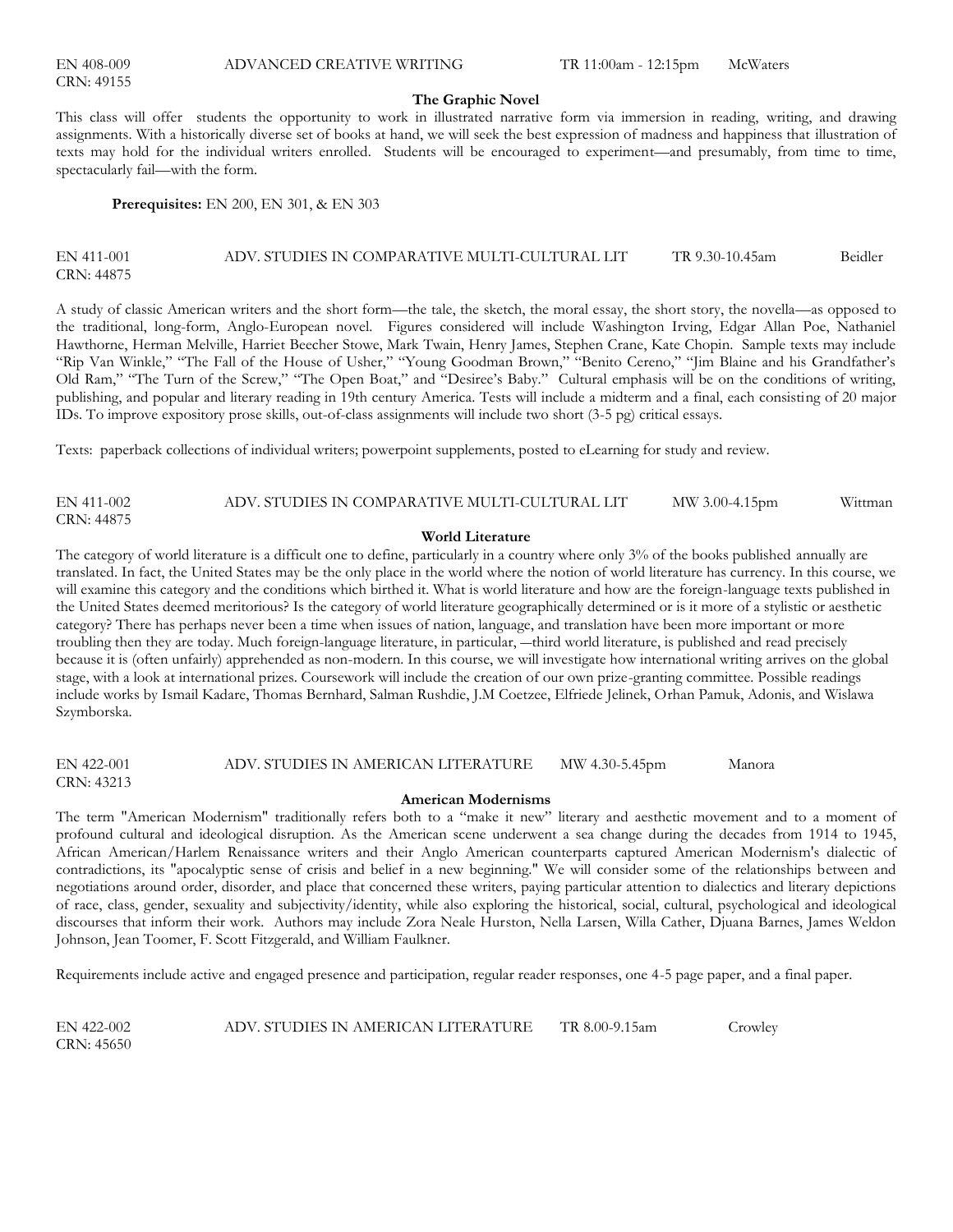|  | EN 424-001 |
|--|------------|
|  | CRN: 46085 |

STRUCTURE OF ENGLISH MW 3.00-4.15pm Liu

#### **ENGLISH STRUCTURE AND USAGE**

This advanced grammar course examines the structure and usage of the English language, including morphology (word formation/structure), syntax (the patterns of sentences), and discourse (the context in which utterances are patterned and made meaningful). We will review both traditional and contemporary approaches to English grammar, such as cognitive grammar, construction grammar, lexico-grammar, pattern grammar, and systemic functional grammar. Through reading, individual and group research projects, and discussion, students will attain a solid understanding of the English language's structure and usage.

| EN 429-001 | DIRECTED READINGS | Staff |
|------------|-------------------|-------|
| CRN: 43291 |                   |       |

Enrollment only by previous arrangement with a specific professor and with the permission of the director of undergraduate English

| EN 430-001 | <b>ENGLISH INTERNSHIP</b> | Staff |
|------------|---------------------------|-------|
| CRN: 43292 |                           |       |

Internships are on- or off-campus training positions in which interns can use the skills they have gained as English majors. Interns receive three credit hours for approximately ten hours of work a week, and gain pre-professional experience that can enhance their prospects for a job after graduation. We currently have positions with the Tuscaloosa Public Defender's Office–-for those interested in law school—and with Alabama Heritage, the University of Alabama Press, and the Alumni Magazine for those interested in journalism or publishing. Apply to Director of Undergraduate Studies, 103 Morgan.

**Note:** The internship's three hours of credit do not apply towards the 36 hours required for the English major, though they do count as elective hours toward graduation.

**Prerequisites:** B average, recommendation of two English professors, a declared English major, and senior or second-semester junior standing in the semester the internship is held.

EN 433-001 ADV. STUDIES IN BRITISH LITERATURE MW 4.30-5.45pm Wittman CRN: 43161

#### **Modernism and Autobiography**

This course is organized in roughly chronological order (approximately 1900-1950) around a set of concerns that at once isolate the distinctive character of our writers' autobiographical writing (and indeed of their lives) and locate them within a specific cluster of psychological concerns and historical/social/cultural preoccupations: their ancestry and their troubled relation to their immediate familial and cultural past; their emergence as writers whose experiences found expression in untraditional and singular forms; their sense of themselves as survivors of personal and historical traumas; their burdens as self-chroniclers of loss, especially of self-loss. We will read autobiographical texts by English, Irish, and American writers, including Henry Adams, Virginia Woolf, Jean Rhys, Samuel Beckett, T. S. Eliot, Gertrude Stein, Ernest Hemingway, D. H. Lawrence and Vladimir Nabokov. We will also look at European writers such as André Gide, Franz Kafka and Jean Genet. While not all works were written during these years, all reflect upon them as the crucible of their own artistic formation as modernist writers.

| $EN$ 433-002 | ADV. STUDIES IN BRITISH LITERATURE | TR 11:00am - 12:15pm | Ulmer |
|--------------|------------------------------------|----------------------|-------|
| CRN: 45651   |                                    |                      |       |

#### **Milton and the Romantics**

In this section of 433 we will begin by refreshing our memories of Paradise Lost and then turn successively to the work of William Blake, Mary Wollstonecraft Shelley, and John Keats. Everyone must find his or her own copy of Milton's epic; the other class texts appear below. Class work will include frequent reading quizzes, a long research paper, and Midterm and Final exams.

Blake's Poetry and Designs, ed. Grant and Johnson, Norton Critical Edition (2nd edition) ISBN 978-0-393-92498-5 Frankenstein, Mary W. Shelley, ed. J. Paul Hunter, Norton Critical Edition, ISBN 978-0-393-96458-5 Keats's Poetry and Prose, ed. Jeffrey Cox, Norton Critical Edition, ISBN 978- 0-393-92491-6